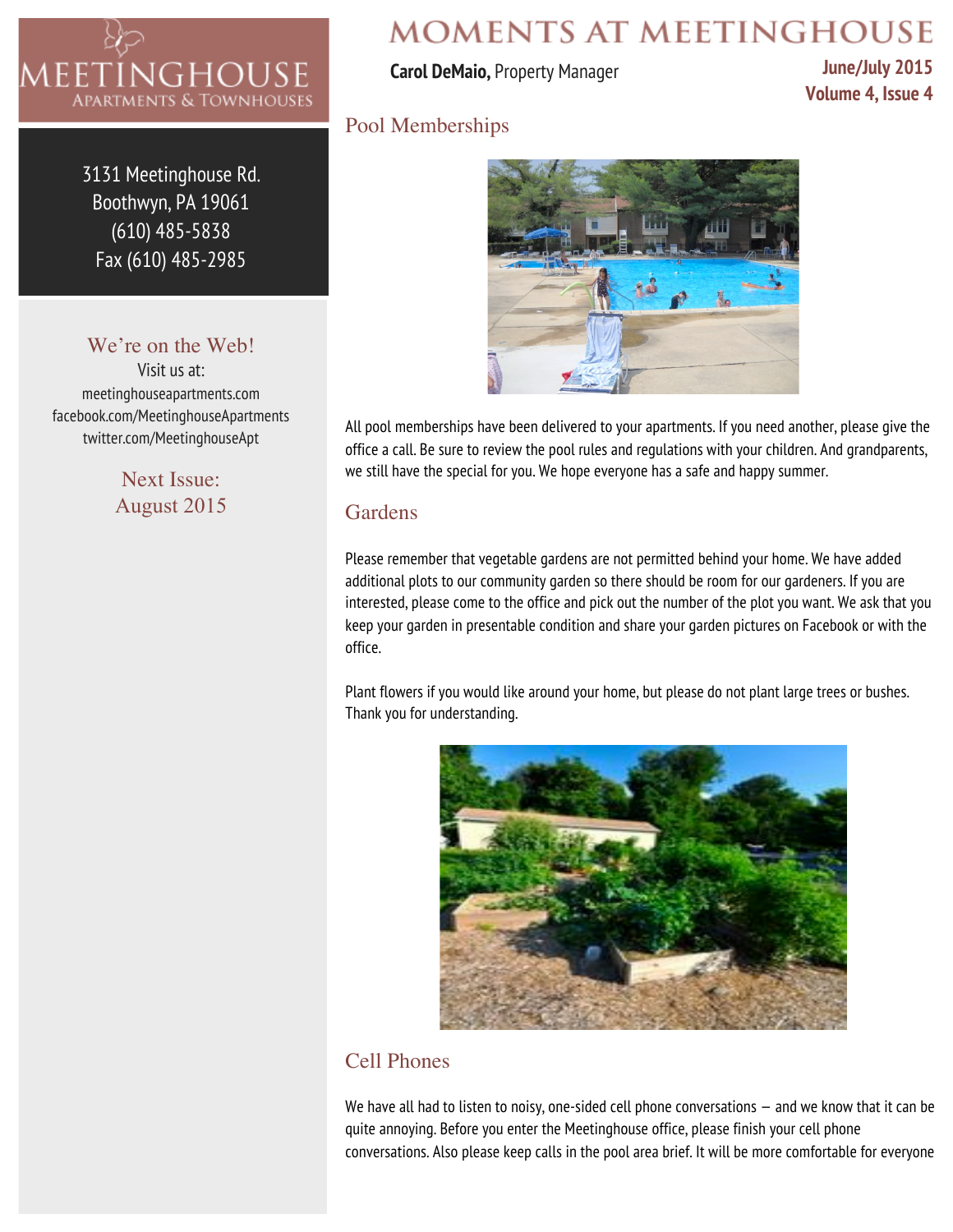# Keep Kids Safe When Playing Outside

Warm weather makes it more fun to be outdoors. And with the lush green space and lovely playground, Meetinghouse is a perfect place for kids to play outside.

To ensure their safety, please remind your kids not to play in the street or the parking lots! Kids don't always notice when cars come into the lots, making it dangerous for everyone. Please keep our community safe by asking your children not to play in the street.

## Feedback – Always Welcomed!

We're proud of the sense of community that's developed here at Meetinghouse. To keep it up, we'd like your help! We'd love to hear your feedback about the community. What kind of events would you like to see? What can we do to serve you better? Give us a call, send us an email or stop by the office and let us know what you like about living at Meetinghouse.

#### BBQ Grills

Don't forget that if you live in the brick buildings of Meetinghouse or a second-floor, one-bedroom apartment, our township prohibits you from using BBQ grills on your patios or balconies. If you like to grill, we have a nice BBQ pit at the pool area. Use it at your convenience during pool hours!

#### Bird Feeders

Although it is a nice gesture, please do not place a bird feeder outside of your unit. Since we are so close to the woods, feeders attract all sorts of stray animals — particularly squirrels! Feeding squirrels can lead to them entering the buildings, and getting rid of them can be an endless job for our maintenance team.

#### Smoke-Free



As you are aware, Meetinghouse will be smoke-free by January 2016. If you need assistance with quitting smoking, Crozer-Keystone has a Quitline: 1-800-QUIT-NOW or www.tobaccofreedelco.com

#### Dogs Are Welcome

Meetinghouse welcomes dogs with some stipulations. To keep the community safe, we do not allow aggressive breeds. Dog owners are required to tend to their pets at all times, keeping them them on a leash while walking on the property and cleaning up after them. We have dog-waste stations throughout our community.

For off-leash exercise, we have a dog run across from K Building. Here, pet owners can allow their furry friends to roam freely.